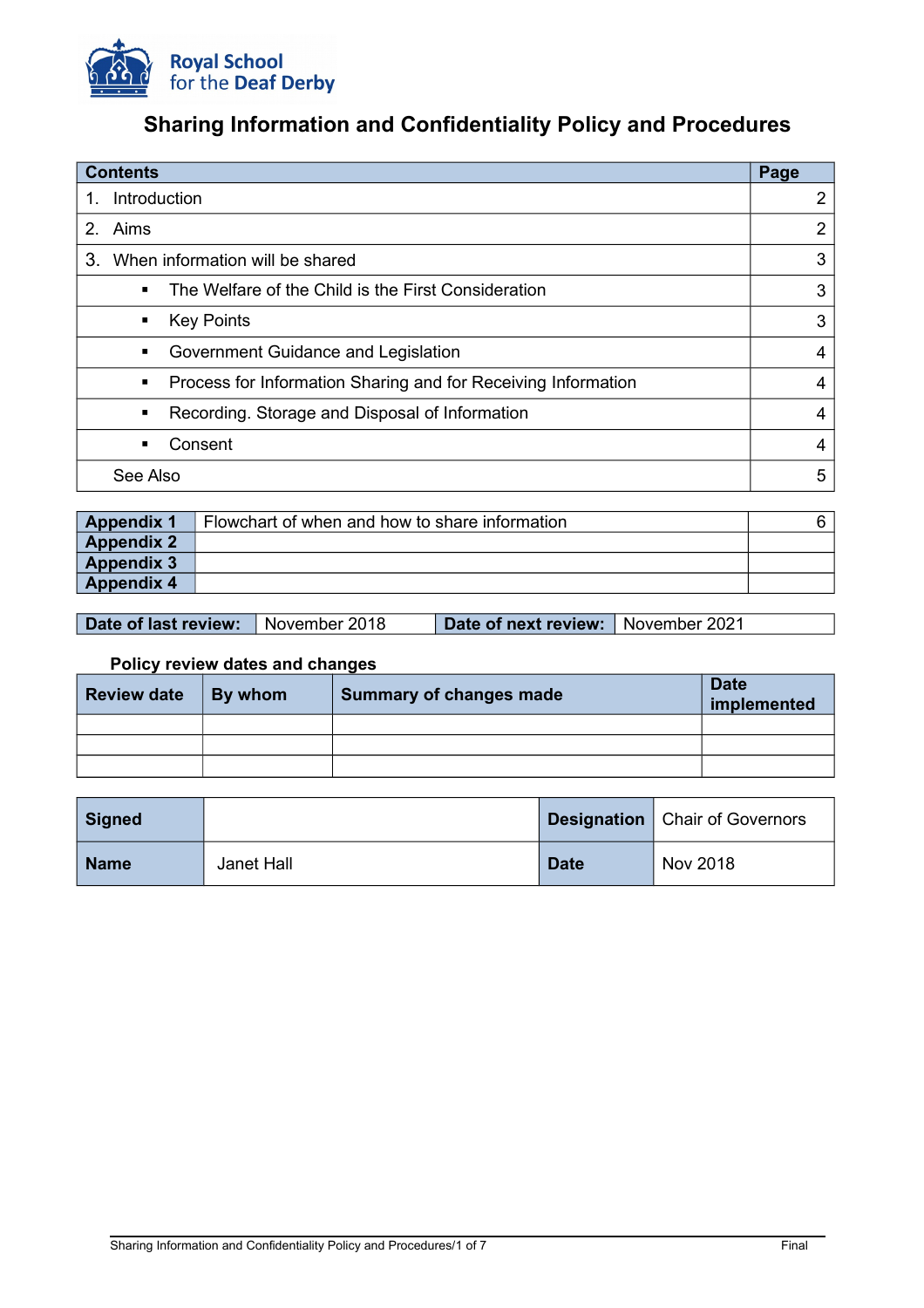## **1. Introduction**

Information sharing is key to RSDD's goal of more efficiently delivering better education that is coordinated around the needs of the individual. It is essential to enable early intervention and preventative work, for safeguarding, promoting welfare and protection of students. Information sharing is a vital element in improving outcomes for all. RSDD procedure is based on the GDPR (2018) principles, understanding that it is important that students and families remain confident that their personal information is kept safe and secure and that staff maintain the privacy rights of the individual, whilst sharing information to deliver better services. It is therefore important that staff can share information appropriately as part of their day-to-day practice and do so confidently. It is important to remember there can be significant consequences to not sharing information as there can be to sharing information. Staff must use their professional judgement to decide whether to share or not, and what information is appropriate to share.

Derby and Derbyshire Safeguarding Children Board understands that it is most important that organisations and professionals can demonstrate the need for people to remain confident that their personal information is kept safe and secure, and that practitioners maintain the privacy of the individual, whilst sharing information to deliver better services. It is therefore, important that practitioners can share information appropriately as part of their day to day practice and to do so confidently.

This guide is part of the school's policies and procedures and should be used in conjunction with the Data Protection Act 2018. It aims to support good practice in information sharing by offering clarity on when and how information can be shared legally and professionally, in order to achieve improved outcomes. This guidance is for teachers and staff who have to make decisions about information sharing on a student-by-student basis. It is also for managers and advisors who support these staff in their decision making and for others with responsibility for information governance. This guide presents a summary of the key decision making considerations which are detailed in ["Working Together to Safeguard Children 2018"](https://www.gov.uk/government/uploads/system/uploads/attachment_data/file/419595/Working_Together_to_Safeguard_Children.pdf). It is not designed to be read as a standalone document, rather to be a helpful tool in reminding them of the key messages on information sharing and the detailed messages contained in government legislation guidance.

The primary aim of the Sharing Information Policy and Procedures is to improve the speed and efficiency of information sharing to improve outcomes for children and young people and to give practitioners clear practical guidance to understand when, why and how to share information legally in line with national and organisational information sharing procedures.

It is most important that people remain confident that their personal information is kept safe and secure and that practitioners maintain the privacy of the individual, whilst sharing information to deliver better services.

There is an increasing emphasis on integrated working across services with the aim of delivering more effective intervention at an earlier stage. Early intervention aims to prevent problems escalating and increase the chances of achieving positive outcomes.

## **Data Protection Act 2018**

- [The Data Protection Act 2018](http://www.legislation.gov.uk/ukpga/1998/29/contents) and [General Data Protection Regulations \(GDPR\) 2018](https://www.gov.uk/government/publications/guide-to-the-general-data-protection-regulation) is not a barrier to sharing information but provides a framework to ensure that personal information is shared appropriately.
- Data protection law reinforces common sense rules of information handling. It is there to ensure personal information is managed in a sensible way.
- It helps us strike a balance between the many benefits of organisations sharing information, and maintaining and strengthening safeguards and privacy of the individual.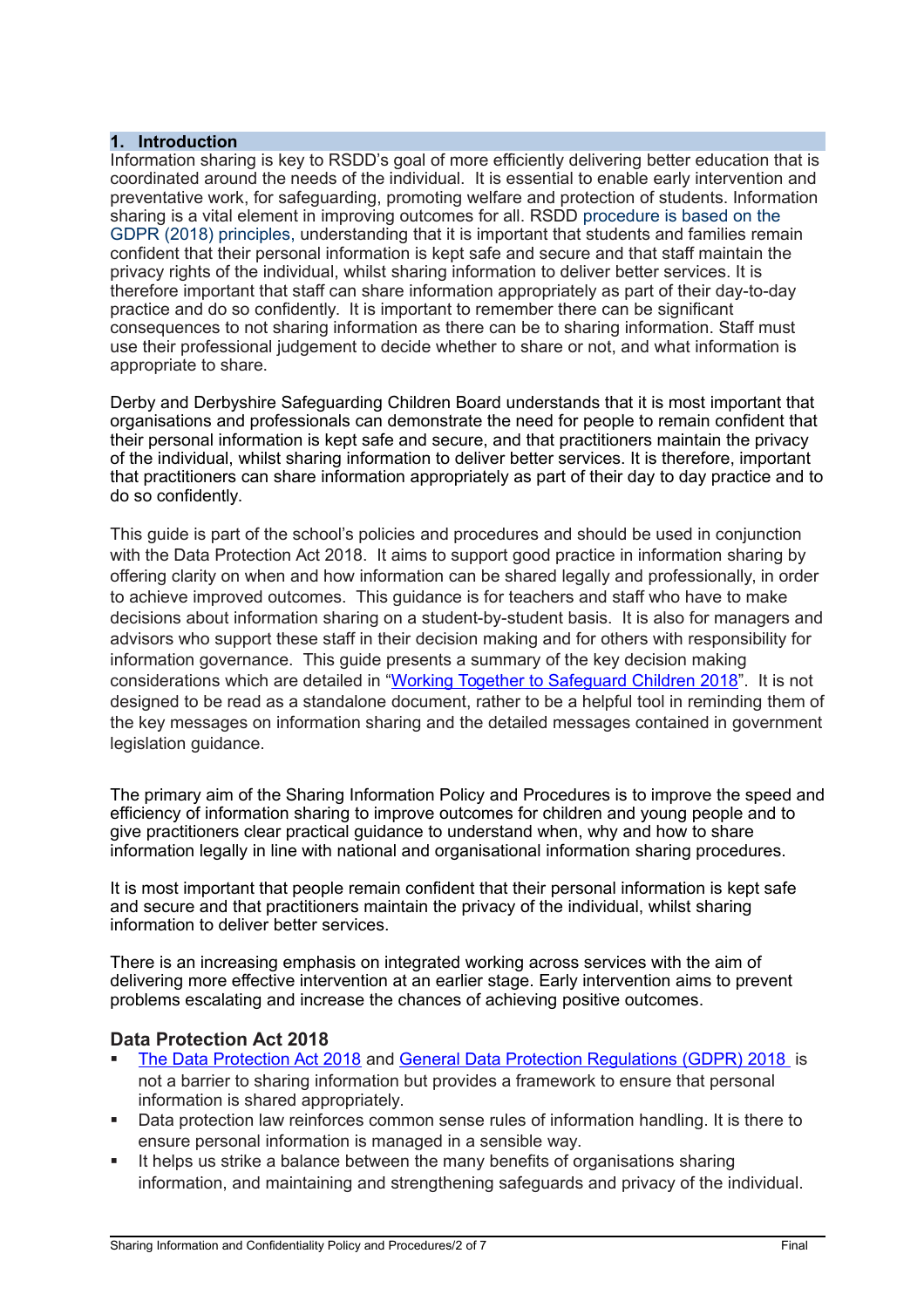It also helps us balance the need to preserve a trusted relationship between school and students, families and other professionals with the need to share information to benefit and improve the life chances of the students and protect them.

# **2. Aims**

We aim to establish:

- A culture that supports information sharing between and within organisations including proactive mechanisms for identifying and resolving potential issues and opportunities for reflective practice.
- A systematic approach to explain to service users when the service is first accessed, how and why information may be shared.
- Clear systems, standards and procedures for ensuring the security of information and for information sharing.
- Infrastructure and systems to support secure information sharing, for example, access to secure email or online information systems.
- Effective supervision and support in developing practitioners and managers professionals' judgement in making these decisions.
- Mechanisms for monitoring and auditing information sharing practice.
- Designated source of impartial advice and support on information sharing issues, and for resolution of any difference of opinion about information sharing.
- There is an established information sharing governance framework so that staff are clear about the organisations position on information sharing.
- Information sharing governance framework must always recognise the importance of professional judgement in information sharing at the front line and should focus on how to improve practice in information sharing within and between agencies.

## **3. When information will be shared**

"Seven golden rules to sharing information" (Information Sharing; advice for practitioners providing safeguarding services to children, young people, parents and carers, DfE, 2018)

- I. The General Data Protection Regulations (GDPR), Data Protection Act 2018 and [Human Rights Act 1998;](https://www.legislation.gov.uk/ukpga/1998/42/contents) are not barriers to justified information sharing, but provide a framework to ensure that personal information about living individuals is shared appropriately.
- II. Be honest and open with the person and/or their family where appropriate from the outset about why, what, how and with whom information will, or could be shared, and seek agreement unless it is unsafe or inappropriate to do so.
- III. Seek advice from other practitioners if you are in any doubt about sharing the information concerned, without disclosing the identity of the individual where possible.
- IV. Share with informed consent where appropriate and, where possible, respect the wishes of those who do not consent to share confidential information. You may still share information without consent if, in your judgement, there is a good reason to do so, such as where safety may be at risk. You will need to base your judgement on the facts of the case. When you are sharing or requesting personal information from someone, be certain of the basis upon which you are doing so. Where you have consent, be mindful that an individual might not expect information to be shared.
- V. Consider safety and well-being: Base your information sharing decisions on considerations of the safety and well-being of the person and others who may be affected by their actions.
- VI. Necessary, proportionate, relevant, accurate, timely and secure: Ensure that the information you share is necessary for the purpose for which you are sharing it, is shared only with those people who need to have it, is accurate and up to date, is shared in a timely fashion, and shared securely.
- VII. Keep a record of your decision and reasons for it whether it is to share the information or not. If you decide to disclose share, then record what you have shared, with whom and for what purpose.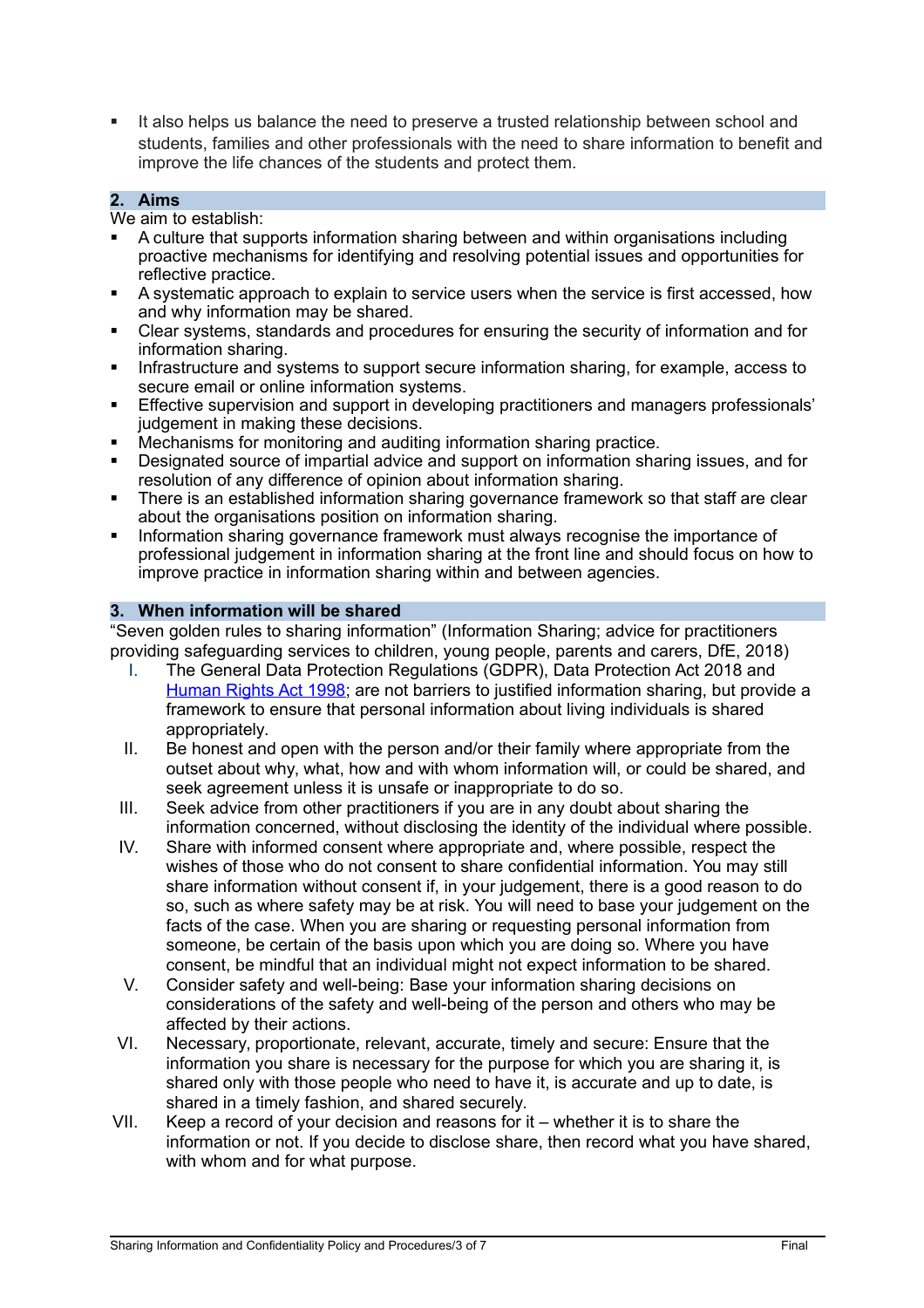Organisations and individuals should also be mindful of the revised list of 7 Caldicott principles which underpin information governance across health and social care services. These are outlined in **[Information Sharing - Advice for Practitioners Providing Safeguarding](https://assets.publishing.service.gov.uk/government/uploads/system/uploads/attachment_data/file/721581/Information_sharing_advice_practitioners_safeguarding_services.pdf)  [Services to Children, Young People, Parents and Carers](https://assets.publishing.service.gov.uk/government/uploads/system/uploads/attachment_data/file/721581/Information_sharing_advice_practitioners_safeguarding_services.pdf)**

# **The Welfare of the Child is the First Consideration**

- All children have the right to protection from abuse
- All staff have a responsibility to keep children safe
- All concerns will be taken seriously and managed accordingly
- Confidentiality will be upheld in line with legislation and government guidance
- When decisions are taken to share information, the child's welfare is of paramount importance
- When sharing information, RSDD will ensure that there is clarity of information that is factual
- **Information will always be supported with a written report**
- Where written information has been shared during the course of an investigation, outcomes will be shared with those to whom the information was originally sent

#### **Key Points**

- Information will be shared when the school deems it necessary to protect a child
- The school will explain at the outset what information could, or will, be shared and seek agreement, except where doing so puts the child or others at risk of harm
- RSDD will share no more information than is necessary for the specific purpose of sharing that relevant information
- Records will be kept of decisions to share, or not share, information and reasons for this decision
- Information that is shared will be up to date and accurate, shared only with those with a need to see it and shared securely
- Copies of Child Protection Records will be passed on to the next organisation when a pupil leaves

## **Government Guidance and Legislation**

This policy takes into account

- [The Children Act 1989 & 2004](https://www.legislation.gov.uk/ukpga/1989/41/contents)
- The statutory quidance Keeping Children Safe in Education (DfE 2018)
- The statutory quidance Working Together to Safeguard Children (HMG, 2018) which sets out how organisations and individuals should work together to safeguard and promote the welfare of children
- [Information sharing: Guidance for Practitioners and Managers \(2015\)](https://www.gov.uk/government/publications/safeguarding-practitioners-information-sharing-advice)
- [What to do if you are worried a child is being abused \(HMG, 2015\)](https://www.gov.uk/government/publications/what-to-do-if-youre-worried-a-child-is-being-abused--2)
- **[Derby City Safeguarding Children Board policies, procedures, protocols and guidance.](https://www.derbyscb.org.uk/)**
- [Human Rights Act 1998; Article 8;](https://www.equalityhumanrights.com/en/human-rights-act/article-8-respect-your-private-and-family-life) Respect for your private and family life.

## **Process for information Sharing and for Receiving Information**

RSDD will decide which information needs to be shared, based on the level of concern and on a 'need to know' basis. A member of the RSDD Safeguarding Team will make the referral in conjunction with governors. Where concerns are about a child within their family, RSDD will refer to the statutory agencies in the area where the child lives as well as Derby City.

We consider the following questions when we need to share

- Is there a legitimate purpose to sharing the information?
- Does the information enable the person to be identified?
- Is the information confidential?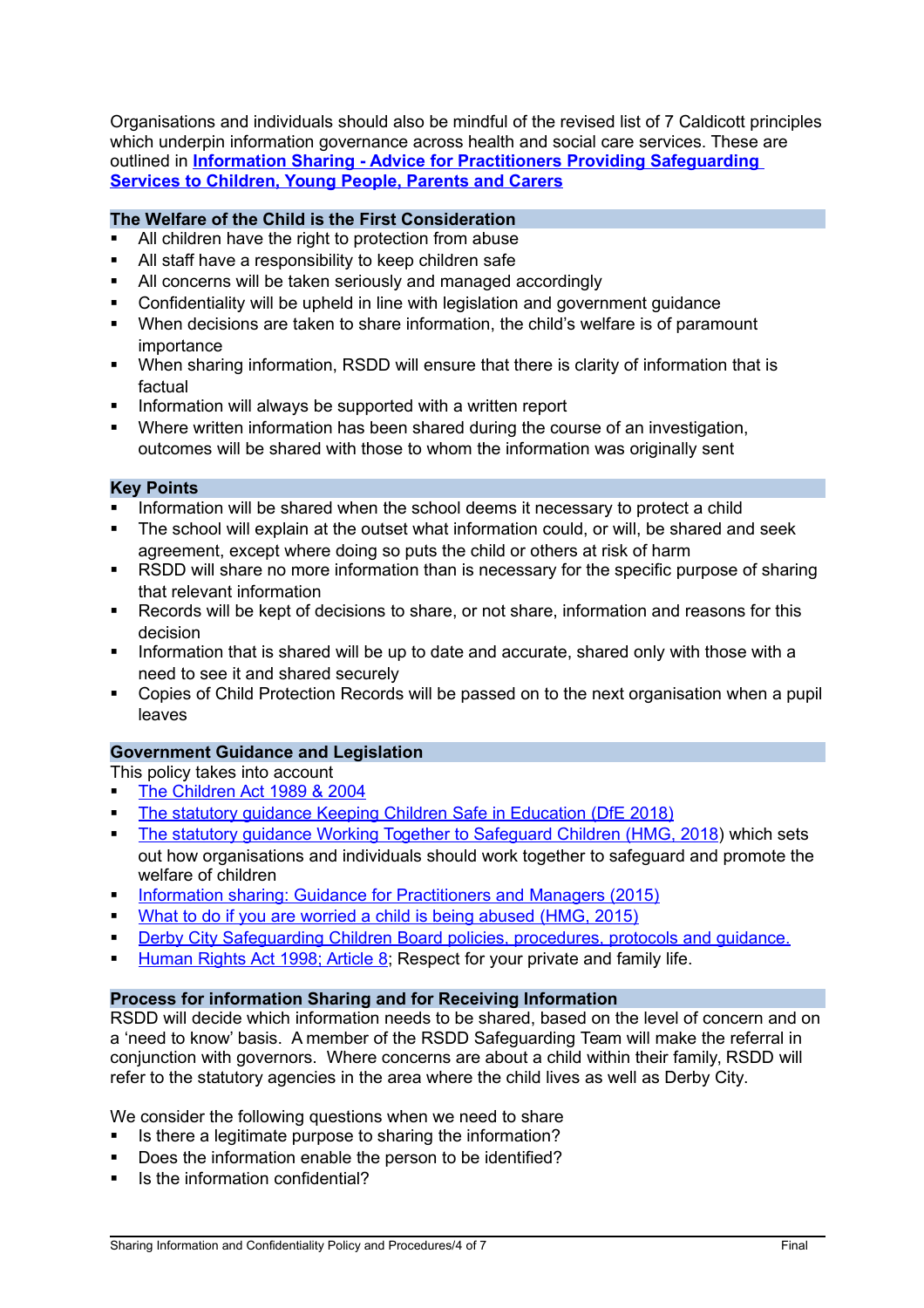- If the information is confidential, is there consent to share?
- Is there a statutory duty or court order to share information?
- If consent is refused, or there are good reasons not to seek consent, is there sufficient public interest to share Information?
- If the decision is to share, is the right information being shared in the right way?

# **Recording, Storage and Disposal of Information**

- Information about different individuals will be recorded separately
- Written information, in whatever form, will be stored securely in accordance with data protection legislation
- All reasonable steps will be taken to ensure safe receipt of information
- Written communication will clarify to what extent information should be shared within the school
- Information is safely stored and only available to authorised individuals.
- Additional copies of information for a specific purpose, such as a disciplinary hearing, will be shredded after use.

#### **Consent**

- Consent must be 'informed'. This means that the person giving consent needs to understand why information needs to be shared, what will be shared, who will see their information, the purpose to which it will be put and the implications of sharing that information.
- Consent can be 'explicit' or 'implicit'. Obtaining explicit consent for information sharing is best practice and ideally should be obtained at the start of the involvement, when working with the individual or family to agree what support is required. It can be expressed either verbally or in writing, although written consent is preferable since that reduces the scope for subsequent dispute. Implicit consent can also be valid in many circumstances. Consent can legitimately be implied if the context is such that information sharing is intrinsic to the activity

The following criteria should be considered in assessing whether a particular child or young person on a particular occasion has sufficient understanding to consent, or to refuse consent, to sharing of information about them:

Can the child or young person understand the question being asked of them? Do they have a reasonable understanding of

- what information might be shared
- the main reason or reasons for sharing the information; and •
- the implications of sharing that information, and of not sharing it?
- Can pupils
- Appreciate and consider the alternative courses of action open to them?
- Weigh up one aspect of the situation against another?
- Express a clear personal view on the matter, as distinct from repeating what someone else thinks they should do?
- Be reasonably consistent in their view on the matter, or are they constantly changing their mind?

In most cases, where a child cannot consent or where you have judged that they are not competent to consent, a person with parental responsibility should be asked to consent on behalf of the child.

If a child or young person is judged not to have the capacity to make decisions, their views should still be sought as far as possible.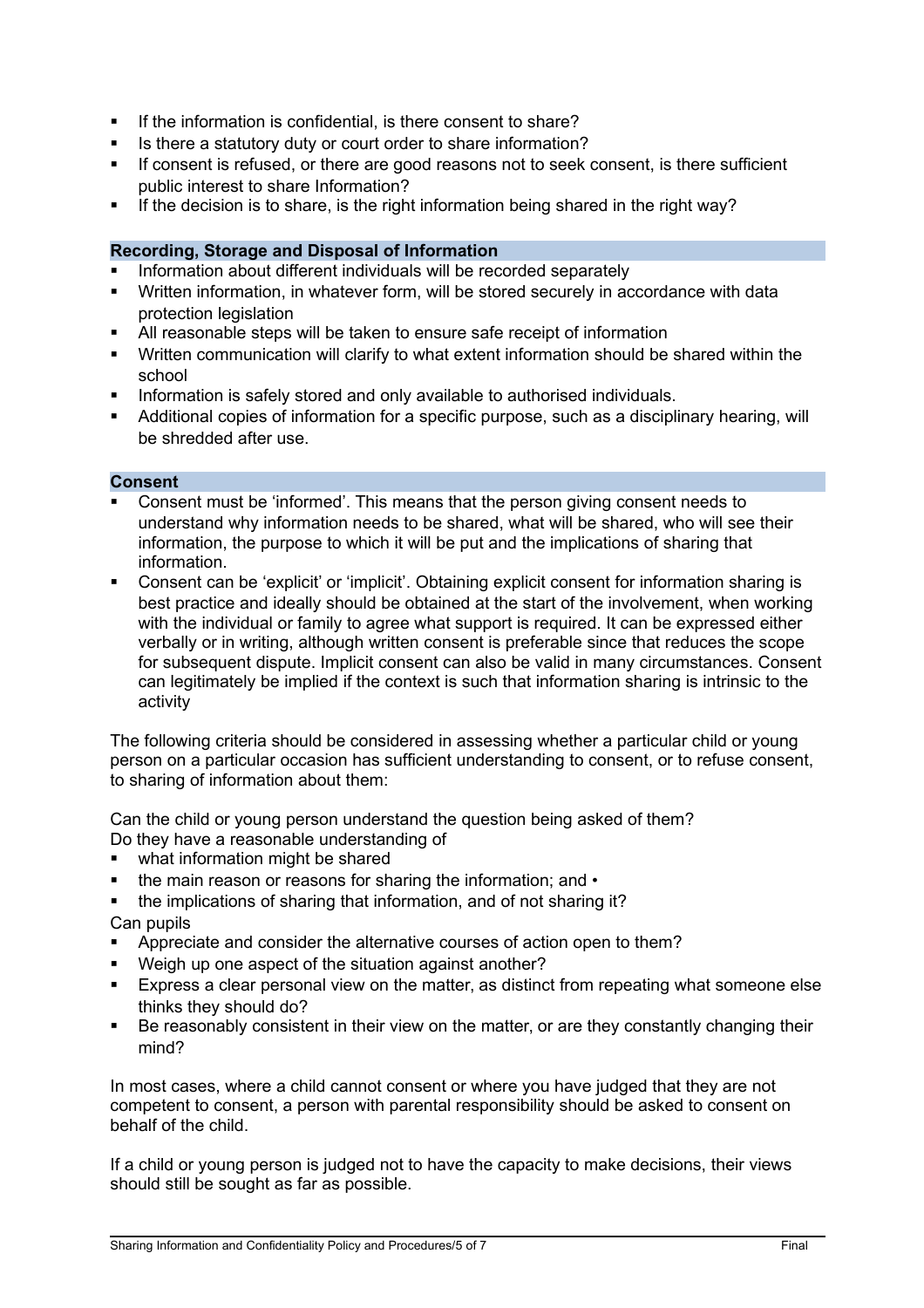Where parental consent is required, the consent of one such person is sufficient. In situations where family members are in conflict RSDD will consider carefully whose consent should be sought. If the parents are separated, the consent would usually be sought from the parent with whom the child resides.

If a care order is in force, the local authority will share parental responsibility with parent(s) and practitioners should liaise with them about questions of consent.

There will be some circumstances where RSDD will not seek consent from the individual or their family, or inform them that the information will be shared. For example, if doing so would

- Place a person (the individual, family member, yourself or a third party) at increased risk of significant harm if a child, or serious harm if an adult
- Prejudice the prevention, detection or prosecution of a serious crime
- **EXECT 4** Lead to an unjustified delay in making enquiries about allegations of significant harm to a child, or serious harm to an adult.

#### **See also**

- Safeguarding policy
- GDPR Policy